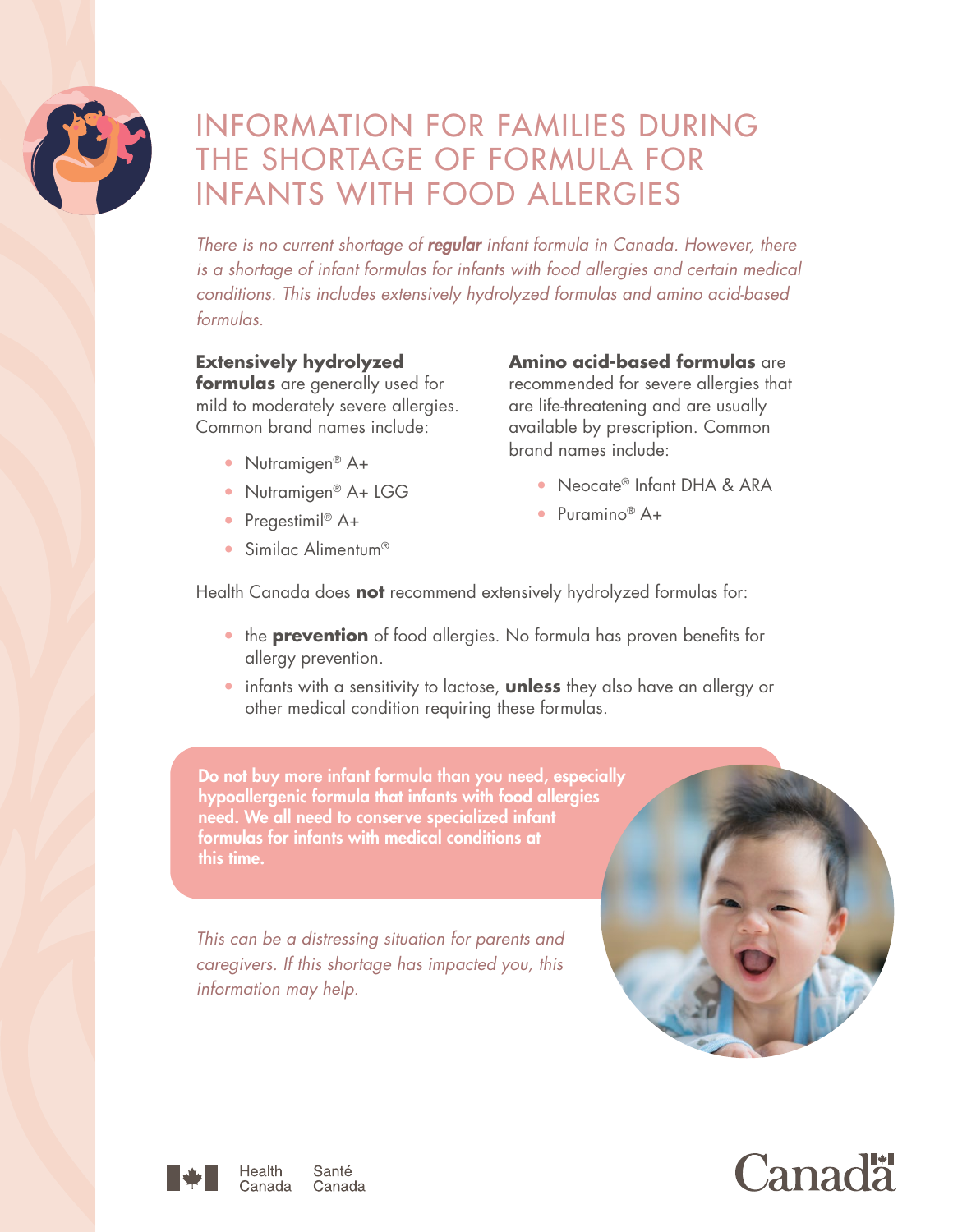

# WHAT YOU CAN DO

### Do

- Breastfeed your baby, if you can.
- Maintain or increase your breastmilk supply if you are combining bottlefeeding and breastfeeding.
- $\blacktriangleright$  Reserve specialized infant formulas for babies with allergies and medical conditions.
- $\triangleright$  Speak to a healthcare professional, such as a doctor, registered dietitian or nurse about your baby's needs.
- $\triangleright$  Try a different brand of formula under the recommendation of your healthcare provider. It's normal for infants to take time to adjust to a new formula.
- $\blacktriangleright$  Follow label instructions when preparing infant formula.
- $\blacktriangleright$  Introduce solid foods when your baby is about 6 months old.

# Don't

- A Make homemade infant formula. It can put your infant's health at serious risk.
- $\triangleright$  Dilute or water down your infant formula to extend its use. This dilutes the nutritional content of the formula and can put your infant's health at risk.
- $\triangleright$  Buy more infant formula than you need, especially hypoallergenic formula that infants with food allergies need.
- $\triangleright$  Use formula from other countries unless they are approved by Health [Canada.](https://tinyurl.com/5n7r6d53)
- $\triangleright$  Use infant formula from unknown sources, such as online third parties.
- $\triangleright$  Use breast milk obtained online or directly from other individuals.
- $\triangleright$  Substitute infant formula for other beverages, like cow's milk, goat's milk, evaporated milk, fortified or unfortified plant-based beverages (like soy, oat, rice, almond, coconut, cashew).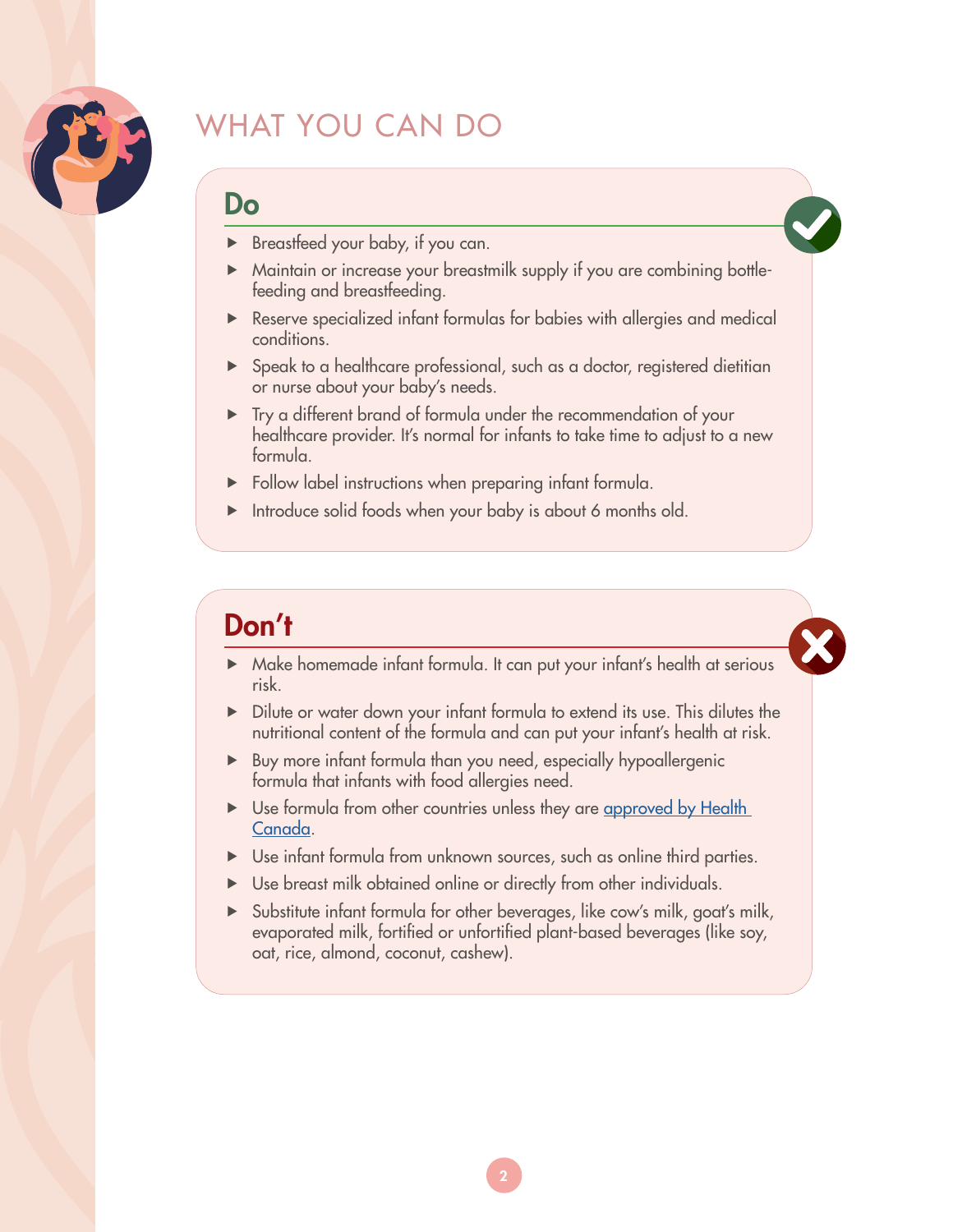

# SPEAK TO A HEALTHCARE PROVIDER

Discuss your baby's needs with a qualified healthcare professional, such as a:

- $\bullet$  doctor
- registered dietitian
- nurse practitioner

They can help recommend possible formula substitutes and how to transition them into your baby's diet. Your pharmacist can help you find these recommended products.

If you cannot access your regular health care provider for timely advice, contact the Telehealth service in your province or territory.

### Explore breastfeeding resources

If you can, breastfeed your baby. Breast milk contains very low levels of allergenic proteins, and is the best choice for most babies with or without food allergies. If you stopped breastfeeding within the past 6 weeks, consider restarting. If you combine bottle-feeding and breastfeeding, try to maintain or increase your breast milk supply.

There are plenty of resources that can help you. Many people can give support and advice, including:

- a lactation consultant
- your healthcare provider (doctor, nurse, midwife)
- breastfeeding support groups, like La Leche League

You can also talk to a registered dietitian if you're breastfeeding and need to follow a diet that avoids specific allergens.

Health Canada does **not** recommend using human breast milk obtained online or directly from individuals.

### Learn more about:

- y [La Leche League Canada](https://www.lllc.ca/get-help)
- [Breastfeeding \(Caring for Kids\)](https://caringforkids.cps.ca/handouts/pregnancy-and-babies/breastfeeding#:~:text=The%20Canadian%20Paediatric%20Society%20recommends,well%20into%20the%20toddler%20years.)
- [Find a Dietitian \(Dietitians of Canada\)](https://members.dietitians.ca/DCMember/s/find-dietitian?language=en_US)
- [Safety of donor human milk in Canada](https://www.canada.ca/en/health-canada/services/canada-food-guide/resources/infant-feeding/safety-donor-human-milk-canada.html)
- [Ten valuable tips for successful breastfeeding](https://www.canada.ca/en/public-health/services/health-promotion/childhood-adolescence/stages-childhood/infancy-birth-two-years/breastfeeding-infant-nutrition/valuable-tips-successful-breastfeeding.html
)

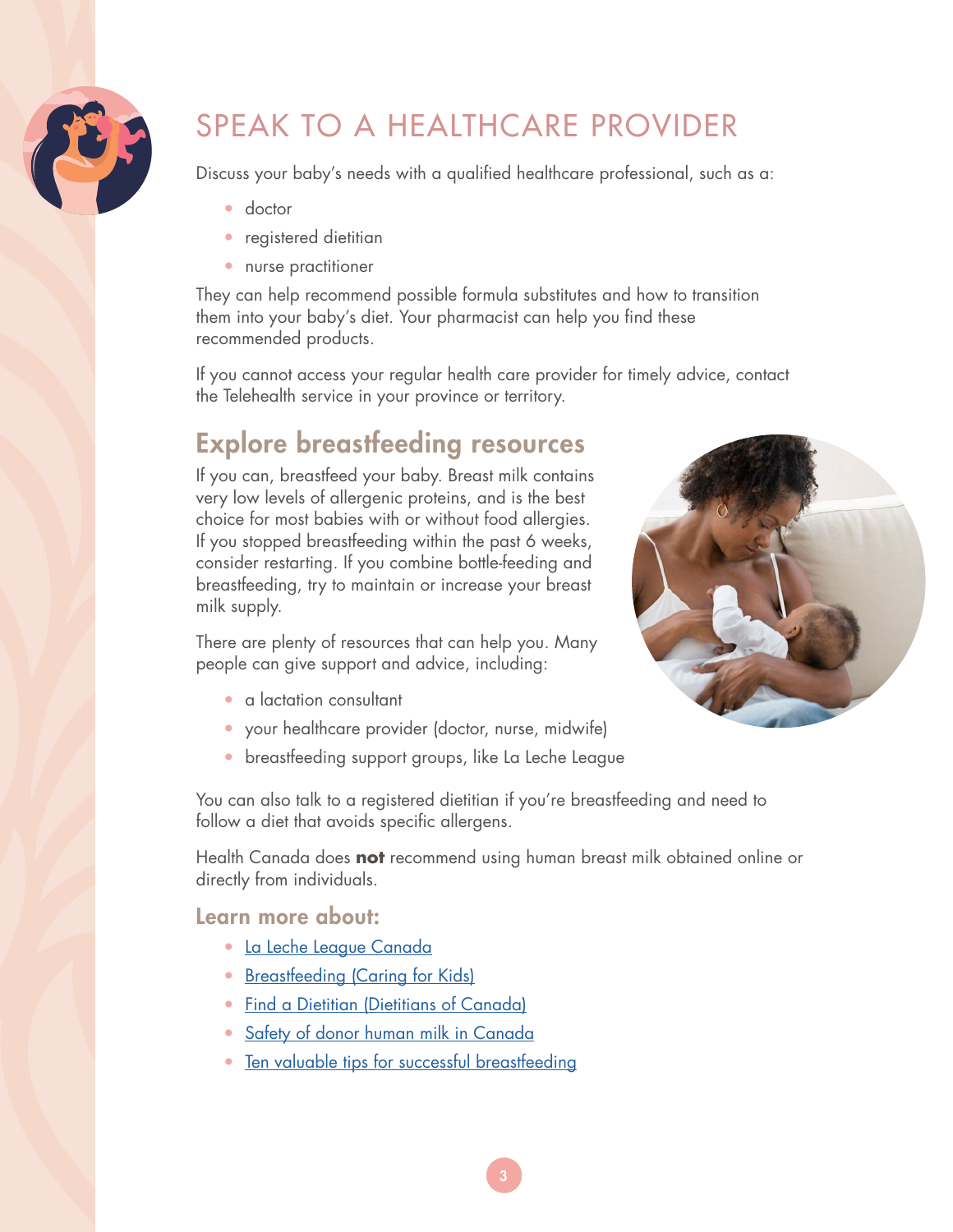

# TRY A DIFFERENT BRAND OF FORMULA

Talk to your doctor or healthcare provider for advice on whether your child can try a different formula. It's normal for infants to take time adjusting to a new formula. They may become gassy or fussy but this should improve in a few days.

Continue with a trial of any new formula for at least 7 to 14 days unless severe symptoms occur, such as:

- immediate vomiting
- difficulty breathing
- generalized hives
- loss of consciousness
- noticeable weight loss
- severe diarrhea (sometimes with blood in poop)

If your infant is 10 months or older, talk to your healthcare provider about an early transition to follow up formulas such as:

● Equacare<sup>®</sup> Jr

• Neocate® Splash

● Essential Care® Jr

● Vivonex<sup>®</sup> Pediatric ● Puramino<sup>®</sup> Junior

- Neocate<sup>®</sup> Iunior
- 

These formulas are usually for infants over 12 months old who have allergies.

### Try formula from another country

Health Canada has recently allowed certain infant formulas from other countries to be sold in Canada during the shortage. These formulas must meet the same rigorous safety standards as Canadian products to be added to the list of authorized products.

Talk to your doctor or healthcare provider for advice on whether your infant can try any of these formulas. Your pharmacist can help you find these products.

- Do **not** use formula from other countries unless they are on this list.
- **F** Do **not** use infant formula from unknown sources, such as online third parties.

### Learn more about:

• [Products imported for consumers](https://www.canada.ca/en/health-canada/services/food-nutrition/legislation-guidelines/policies/interim-policy-importation-sale-infant-formula-human-milk-fortifiers-metabolic-products.html#s7)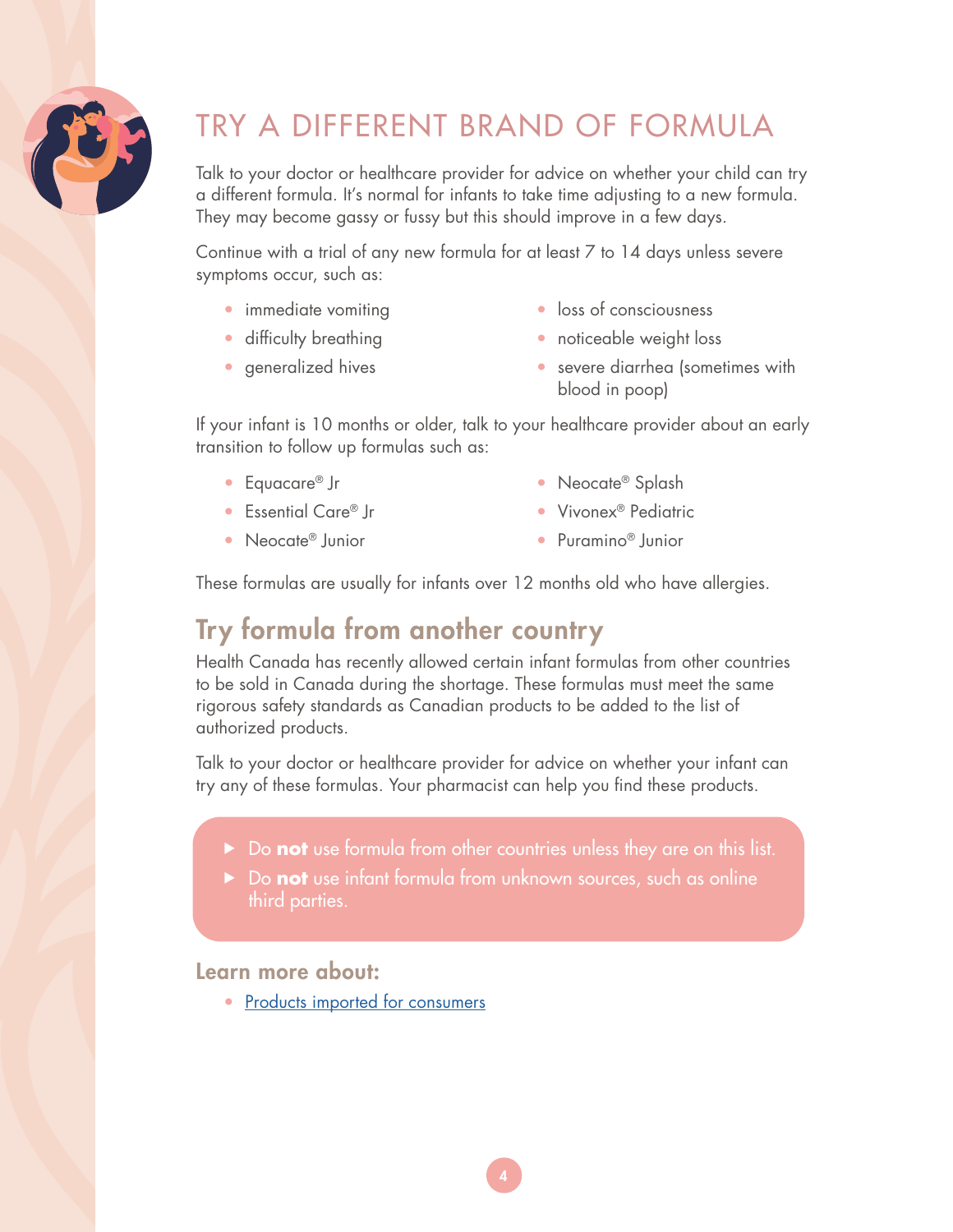

# FEED YOUR BABY SAFELY

Do **not** try to make homemade infant formula. It can put your infant's health at serious risk. Commercial infant formula contains many important nutrients that can't be recreated at home. Follow label instructions for preparing infant formula.

Do **not** dilute or water down your infant formula to extend its use. This dilutes the nutritional content of the formula and can put your infant's health at risk.



Other beverages are **NOT** substitutes for infant formula. This includes:

- $\bullet$  cow's milk
- goat's milk
- evaporated milk

• Fortified or unfortified plant-based beverages (like soy, oat, rice, almond, coconut, cashew)

These substitutes do not meet the nutritional needs of infants.

There is also generally no need to keep using formula if your child is healthy and over 12 months old.

Learn more: [Infant nutrition](https://www.canada.ca/en/health-canada/services/infant-care/infant-nutrition.html)

### About the shortage

On February 17, 2022, Abbott initiated a voluntary recall of powder infant formulas produced at its facility in Sturgis, Michigan.

The facility supplied a large amount of powdered infant formulas in the US, Canada and many other countries. Its closure has worsened a global shortage of infant formula.

On June 4, 2022, the plant was re-opened but was forced to close again on June 15 due to damage caused by a severe storm. Infant formula will gradually become available in the coming months, starting with specialized infant formula.